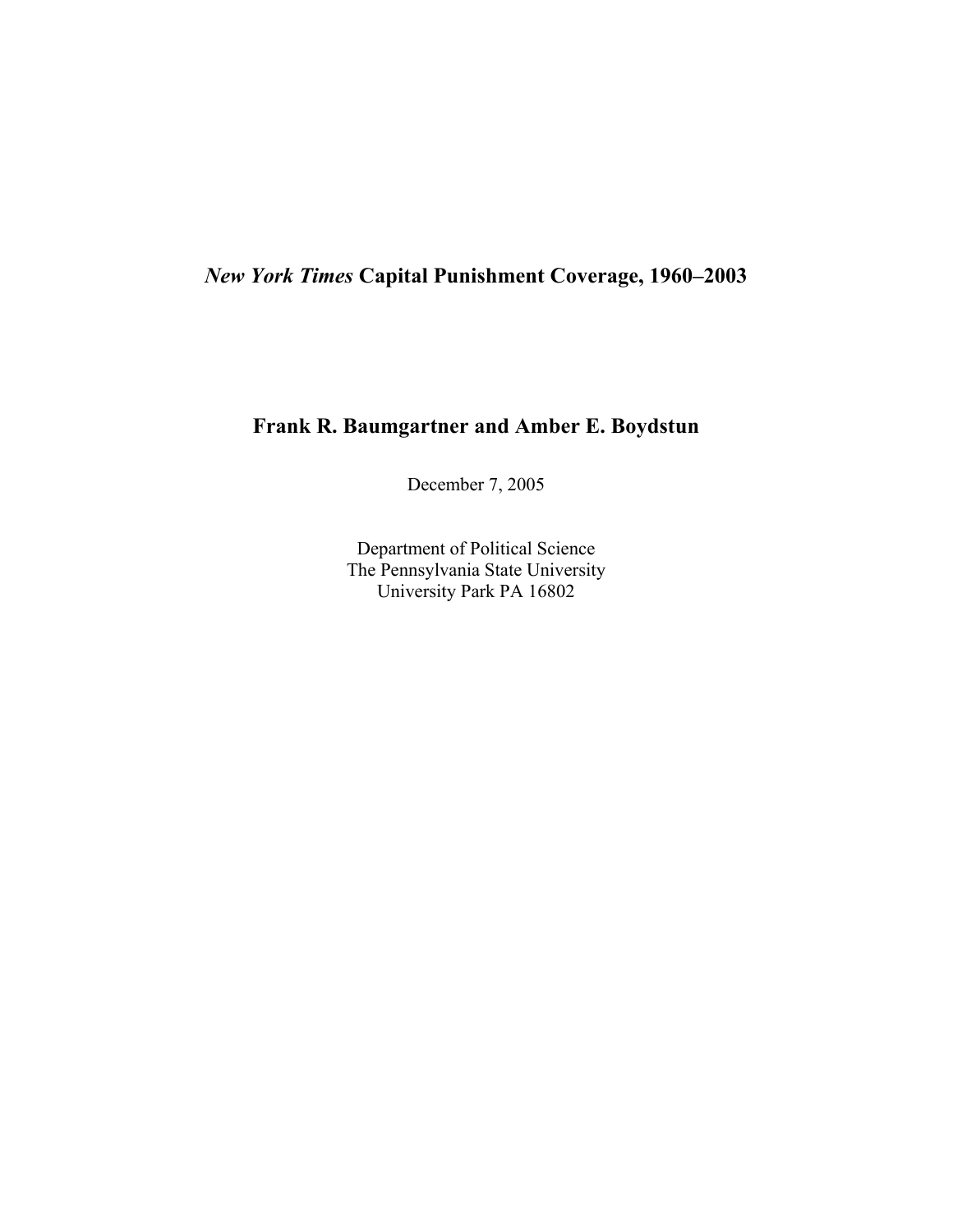# **Project Description**

The aim of this data collection project was to track media framing of capital punishment over time. To do this, we collected and coded paper copies of all abstracts of articles on the death penalty as listed under the heading "capital punishment" in the *New York Times Index* for the years 1960 through 2003, a total of 3,692 abstracts. Two coders worked independently to code the bulk of this data (1960-2002) with intercoder reliability of approximately 98 percent at the first level of coding (seven main categories plus one "other" category) and 92 percent at the second level of coding (67 distinct arguments). One of these coders then worked alone to update the dataset through 2003.

# **Codebook**

We assigned each abstract one and only one code to capture the overall tone, or valence, of that abstract (e.g. pro-death penalty, anti-death penalty, or neutral) as well as one and only one code for the type of article being summarized (e.g., whether it was a news story, an editorial, a letter to the editor, etc.). Additionally, we coded each abstract according to its component arguments. Some abstracts included a number of different arguments or points of view, while others provided only a single line of information. We coded as many distinct arguments as were present in the abstract. Multiple codes were allowed for the following three categories: victim/defendant characteristics mentioned, crime-related topics mentioned, and discussion of the 67 specific arguments listed.

These 67 arguments are divided into seven main dimensions – efficacy (100s), morality (200s), fairness (300s), constitutionality and popular control (400s), cost (500s), mode of execution (600s), international issues (700s) – plus an "other" category (code 900). Within each category, the -00 code (e.g. 100) is used for general references to that dimension of neutral or uncodeable tone. The next set of codes (e.g. 101, 102, 103, etc.) are used to capture specific arguments within that dimension that have a pro-death penalty valence, and the -09 code (e.g. 109) is used when an abstract presents an argument that is not present in the list of specified codes but that is in support of the death penalty. Similarly, codes -10 and on (e.g. 110, 111, 112, etc.) are used for specific anti-death penalty arguments, and the -19 code (e.g. 119) is used for other anti-death penalty arguments in that dimension.

It is important to remember that many abstracts discuss victims, defendants, or dimensions of the capital punishment debate in a future-oriented or hypothetical sense. For example, the topic of an abstract could be proposed legislation that seeks to handle a specific crime (e.g. the murder of police officers) or future defendant (e.g. a juvenile) in a certain way. No crime has occurred; the crime or defendant are "theoretical" or "potential", but these topics and characteristics are coded in the same way as if the abstract were speaking about a death penalty case dealing with a murder which has already occurred of a police officer or a case dealing with juvenile defendant who has already committed a crime (receiving codes 31 and 10 in the former instance and 25 in the latter instance).

### **Tone:**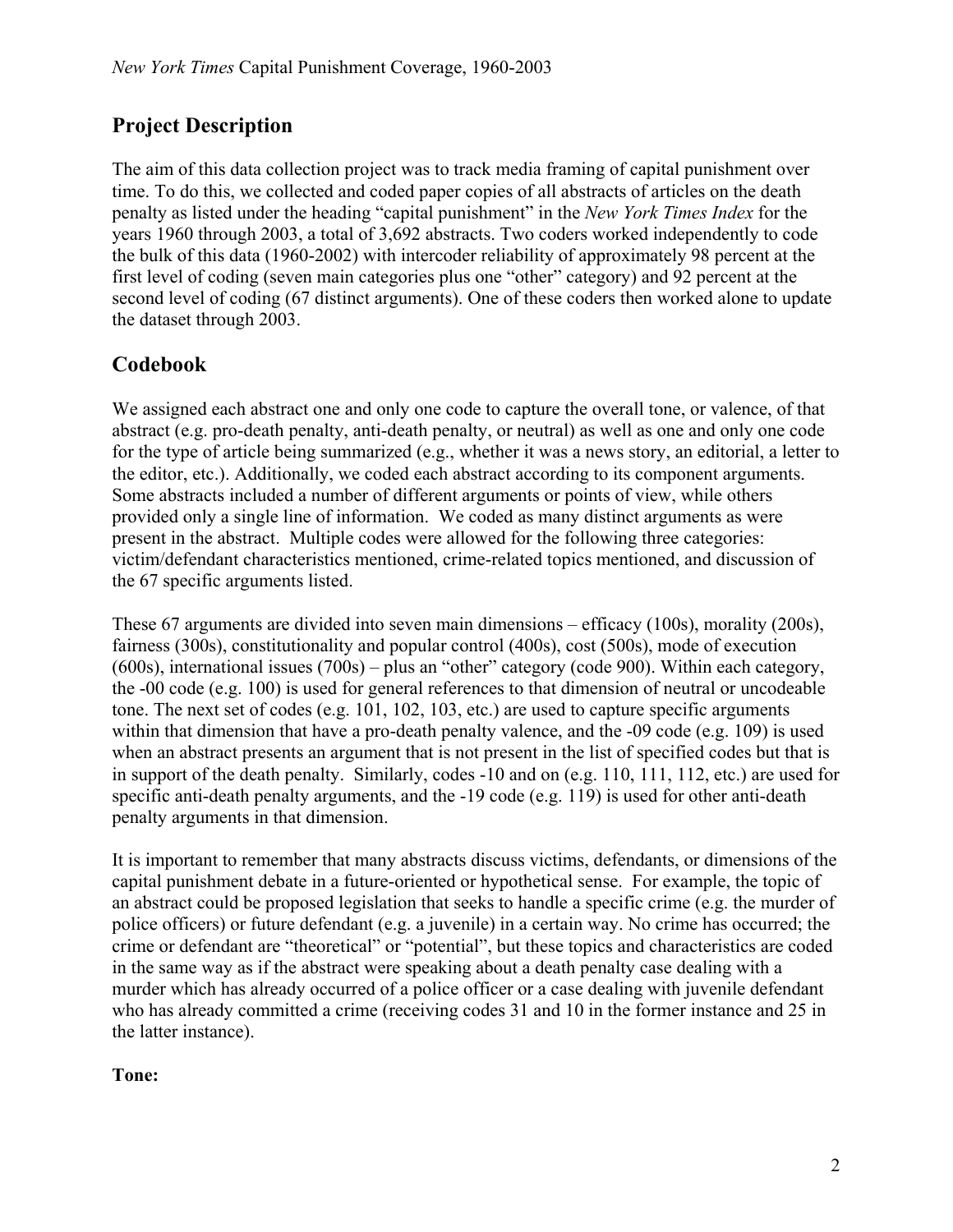In coding each abstract for tone, we distinguish between "explicit" and "implicit" valences. Explicit tones are only used if one or more of the following three conditions apply: 1) Someone, either the author or figure highlighted in the article, says specifically in the abstract that he or she supports or opposes the death penalty *generally*, applicable to all instances of the death penalty, 2) Someone states support or opposition to the death penalty in more than one instance (e.g. for all people who kill cops), 3) The facts presented in the abstract *enact* support for or opposition against the death penalty by broadening or narrowing the use of the death penalty (again, *generally*, as it applies to everyone or at least to a general "type" of case).

- 1. Explicit Pro-Death Penalty used if the overall tone of the abstract is pro-death penalty and there is at least one explicit pro-death penalty argument
- 2. Implicit Pro-Death Penalty used if the overall tone of the abstract is pro-death penalty and there are no explicit pro-death penalty arguments being made
- 3. Neutral used if there is an equal number of points in favor of the death penalty (coded 1s and 2s) and arguments opposing the death penalty (4s and 5s), giving no more weight to explicit versus implicit points of discussion
- 4. Implicit Anti-Death Penalty used if the overall tone of the abstract is anti-death penalty and there are no explicit anti-death penalty arguments being made
- 5. Explicit Anti-Death Penalty used if the overall tone of the abstract is anti-death penalty and there is at least one explicit anti-death penalty argument
- 9. Tone not codeable used if it is impossible to tell whether or not an advocate for or against the death penalty would be encouraged or discouraged after reading the abstract

## **Article Type:**

- 1. News
- 2. Editorial
- 3. Op-Ed
- 4. Letter to the Editor

## **Mentions of defendant/victim characteristics:**

- 10. Victim police officer/ criminal justice enforcement figure –prison guard, patrol officer, etc.
- 11. Victim child
- 12. Multiple victims
- 13. Victims' families mentioned
- 14. Victim woman
- 19. Other humanizing characteristic of victim elderly, mentally or physically handicapped, etc.
- 20. Defendant terrorist/security threat includes spies, assassins, and threats to national security
- 21. Defendant racial minority
- 22. Defendant mentally handicapped
- 23. Defendant woman
- 24. Defendant motherhood/fatherhood
- 25. Defendant juvenile
- 27. Defendant is humanized in other way (defendant has found God, detailed descriptions of last minutes on death row, description of defendant crying in the courtroom, etc.)
- 29. Other vulnerability of defendant defendant is war veteran, foreign national, etc.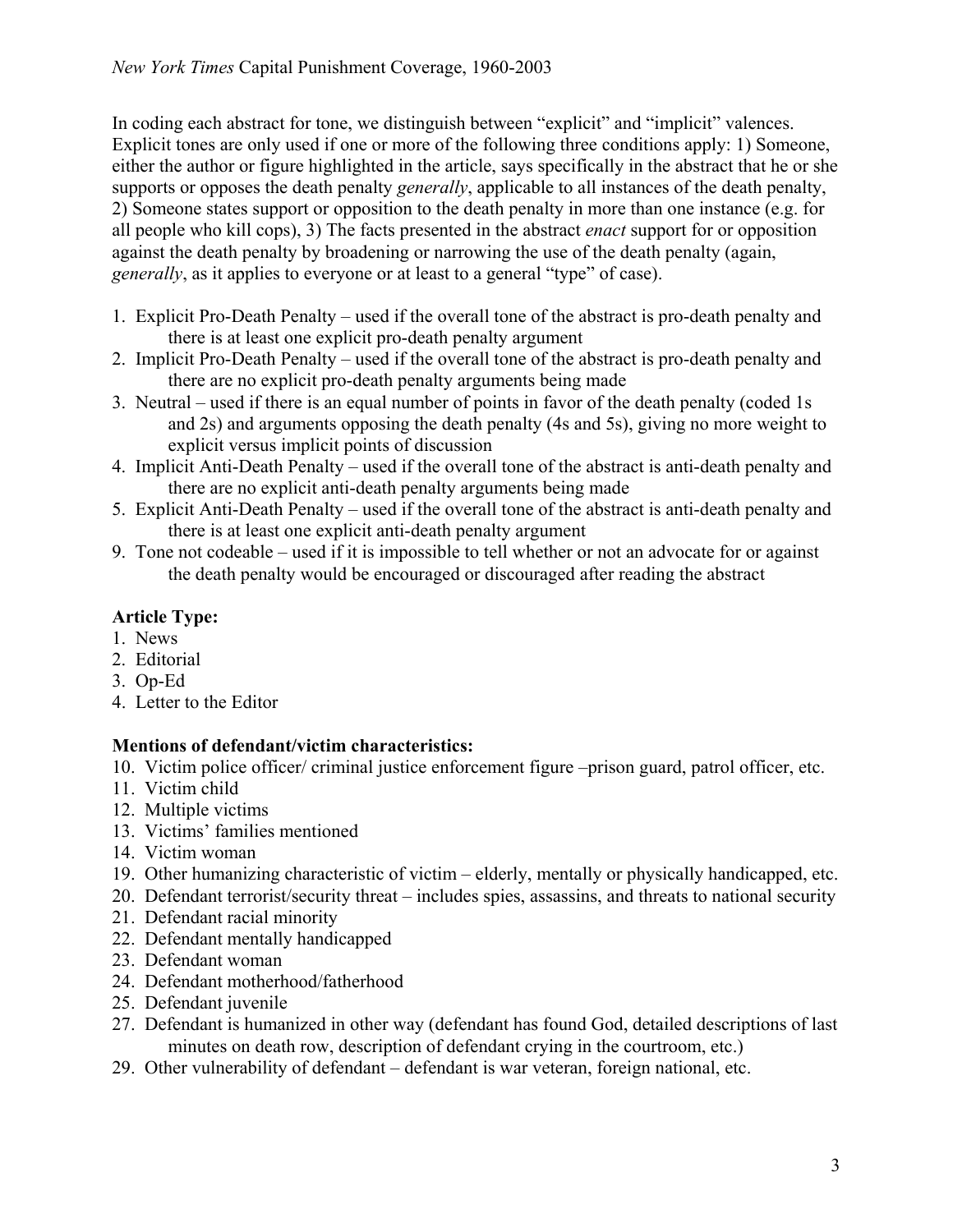#### **Mentions of crime, mode of execution, and legislation:**

- 30. Mode of execution mentioned e.g., electric chair, lethal injection, firing squad
- 31. Type of crime committed mentioned e.g., murder, armed robbery; reference must state the crime by name (i.e., an abstract referring to "certain crimes" does not receive this code); any abstract which receives a 32 must also receive a 31
- 32. Violence of crime mentioned for practical purposes, all abstracts that mention a second crime in addition to murder should receive this code (e.g. "rape and murder", "murdered victim while robbing a convenience store"), but this code may also be used to capture more subtle inflections of violence, such as the choice of verbs (e.g. "slaying" as opposed to "murder") at the discretion of the coder
- 40. Legislation Issues used for abstracts that signal *upcoming*, *current*, or *recent* movement within a legislature to affect change in the status of the death penalty (e.g., new legislation, proposed legislation, a desire in a legislature to introduce new legislation – often in effort to comply with new Supreme Court rulings, etc.); examples of items that would not receive this code include "death sentence falls in line with California state law that mandates capital punishment for rapists", "Supreme Court limits role of state legislatures in deciding fate of death penalty cases", "California legislature abolished death penalty in 1985"

### **Dimensions of debate:**

#### Efficacy Arguments

- 100. General efficacy arguments effectiveness of capital punishment as system of punishment and deterrent; e.g., "new study examines effectiveness of capital punishment as crime deterrent"
- 101. Deterrence the use of capital punishment deters crime
- 102. Incapacitation capital punishment makes the U.S. safer by removing dangerous criminals from society
- 103. Problems with other methods other methods are ineffective or not strong enough
- 109. Other pro-death penalty efficacy arguments e.g., "editorial argues death penalty is effective and thus should remain intact"
- 110. Non-Deterrent capital punishment does not deter crime
- 111. Alternate systems alternate systems (e.g. life without parole) could be as effective or more effective in achieving the same results of punishment and/or deterrence
- 119. Other anti-death penalty efficacy arguments e.g., "editorial argues death penalty to be ineffective", "capital punishment perpetuates more killing through a culture of violence"

#### Morality Arguments

- 200. General moral arguments e.g., "Bush's death penalty record offers insight into his distinct views of mercy and justice"
- 201. Retribution retribution is good; a person should be punished in the same way, or in equal amount as he/she punished another (eye for an eye)
- 202. Family wants/deserves justice or vengeance families of the victims should be able to feel avenged for losing a loved one
- 203. A particular type of crime warrants the death penalty  $-e.g.,$  "rapists like John Smith should be killed", "legislation proposed that would make terrorism capital offense", "extension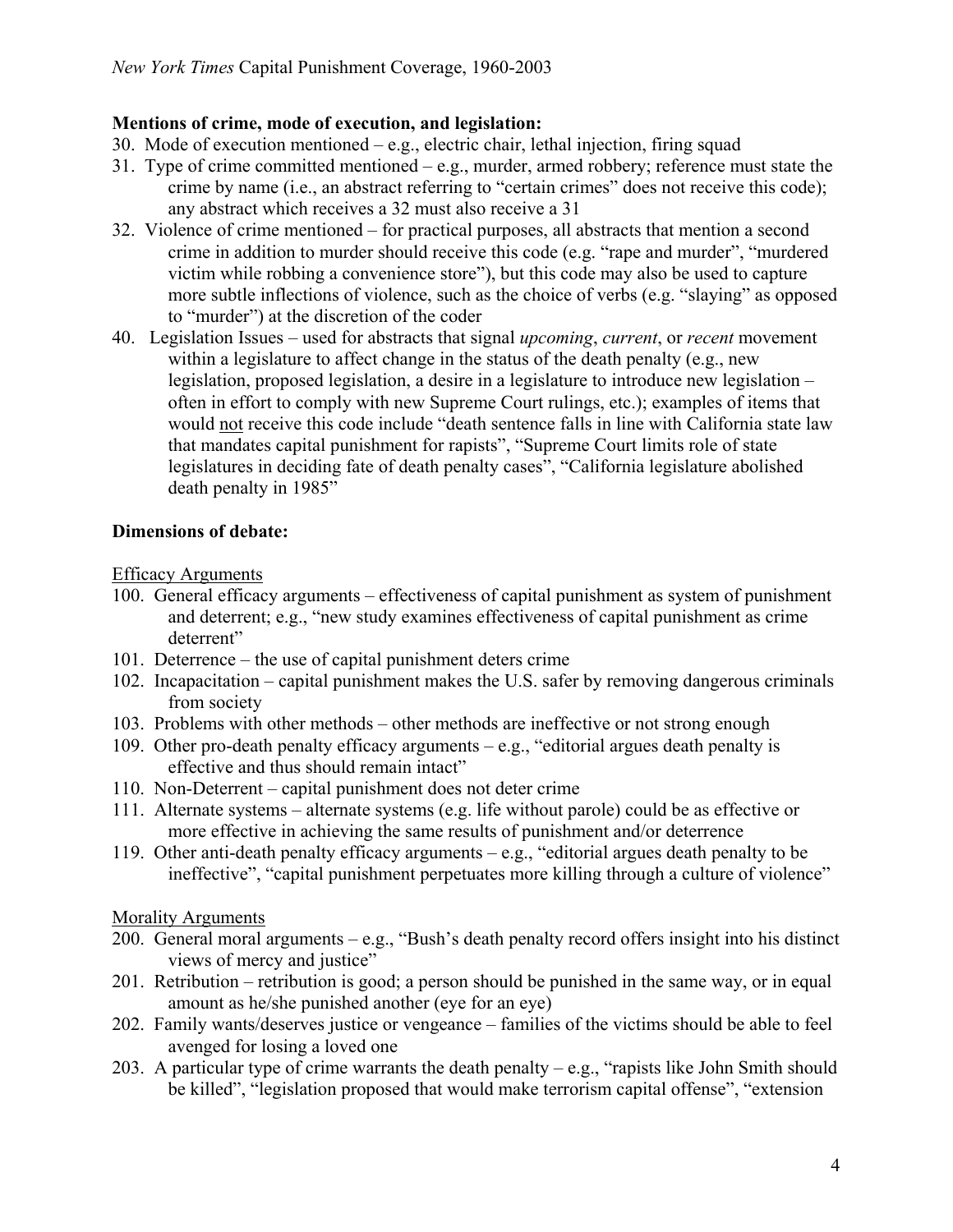of capital punishment for arson and kidnapping in CA", "legislation is being proposed that would make legal or mandatory the death penalty for certain crimes"

- 209. Other pro-death penalty moral arguments  $-e.g.,$  "death penalty is morally justified"
- 210. Killing/vengeance is wrong killing is always immoral and capital punishment is no exception; e.g. "death penalty promotes vengeance and hatred", "the death penalty is barbaric"
- 211. Family opposed the family of the victim does not want the defendant executed
- 219. Other anti-death penalty arguments e.g., "the Pope denounced the death penalty"

Fairness Arguments

- 300. General fairness arguments questions about the fairness of the legal system or the judicial process, general discussion of issues of innocence or a moratorium
- 301. Proceedings are fair e.g., "Sen. John Smith argues that capital punishment trials have the most safeguards in place of any trials"
- 302. Abbreviate the process the system cannot work because the (appeals) process is too long
- 303. Wrong convictions overstated death penalty opponents exaggerate the number of wrong convictions; the system does not have a propensity for making mistakes
- 304. No blanket regulations on members of vulnerable populations members of vulnerable populations, like children or the mentally handicapped, should not receive special immunity for their race, age, mental retardation, etc.
- 309. Other pro-death penalty fairness arguments e.g., "capital punishment is fair"
- 310. Inadequate legal representation e.g., "court appointed lawyers are paid so little that competent individuals refuse work, often resulting in only older or inexperienced lawyers handling capital cases", "there is no statewide public defender system and thus no oversight"
- 311. Arbitrary/Capricious Nature of Application death penalty is applied in an arbitrary and capricious way (akin to lightning striking); even if factors are held constant in whether a person receives death penalty, sentencing is not applied consistently.
- 312a. Proceedings are racist minority populations receive a disproportionate amount of inadequate defense lawyers, unfair trial proceedings, and/or death penalty sentencing; death penalty targets African Americans
- 312b. Proceedings are classist defendants of low socioeconomic status receive a disproportionate amount of inadequate defense lawyers, unfair trial proceedings, and/or death penalty sentencing
- 312c. Capital punishment unfair to other demographic groups used for discussions linking the incidence of inadequate defense and/or unfair trial proceedings with cases involving defendants of other demographics (gender, state committed, age of defendant, locality committed, etc.)
- 313a. Vulnerable Populations it is unfair to subject members of vulnerable populations (juveniles, the handicapped, another population with a disadvantage) to the death penalty
- 313b. Mitigating factors mitigating factors (defendant's personal circumstances/history) were not given proper consideration in a capital case; jury was given misinformation (that ended up hurting the defendant) about the defendant's history during the sentencing phase of the trial
- 314. Mandatory Sentencing Unfair it is unfair for the system to sentence an individual to death automatically without taking the particular circumstances into account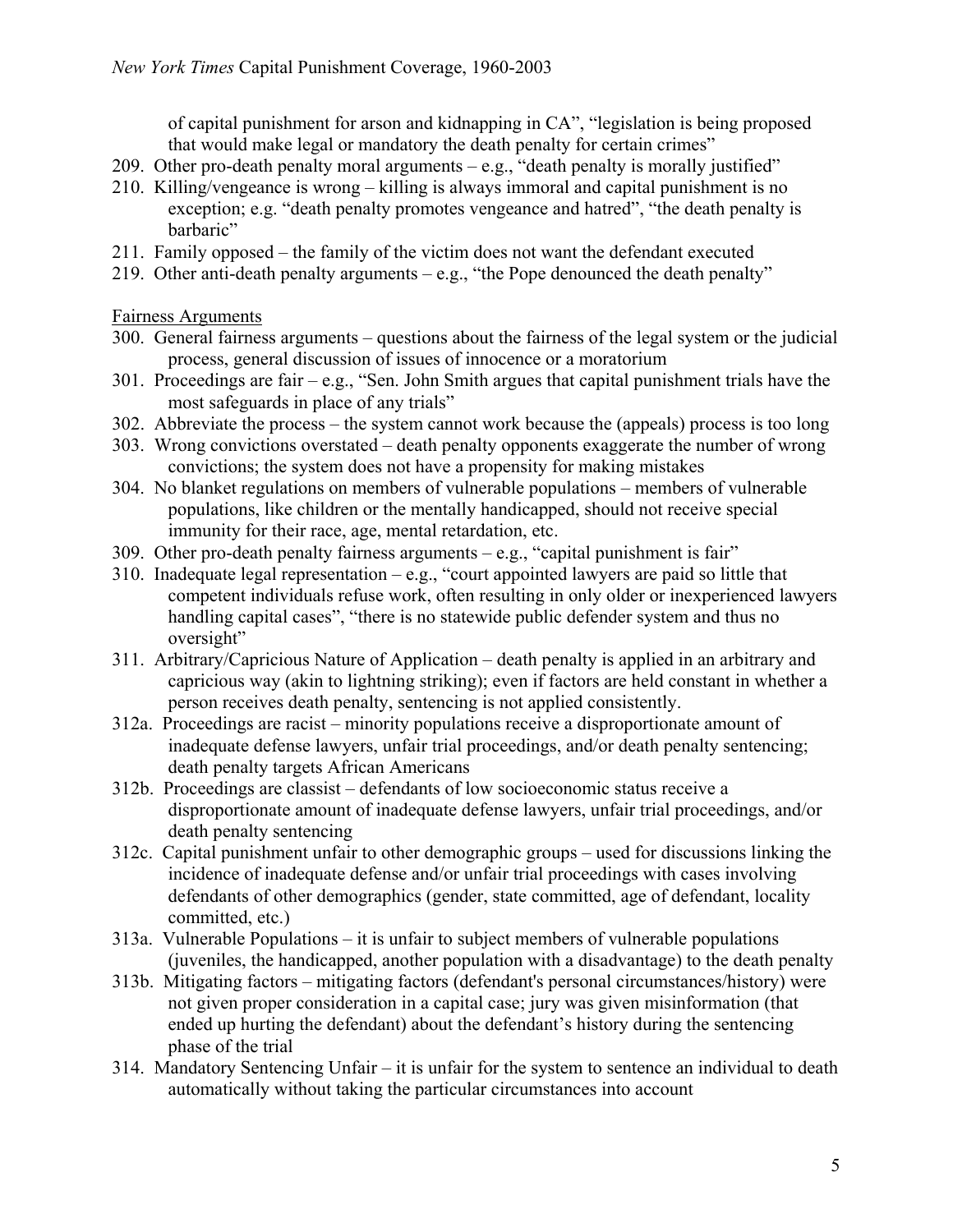- 315. No comparable punishment; many people (and jurors) would not choose to impose the death penalty if the legal system had another comparable punishment such as life without parole
- 316. Access to evidence used for arguments that evidence (specifically, DNA evidence) did not get proper consideration in a trial; the process was unfair because the trial may have turned out differently if (DNA) evidence had been allowed.
- 317. Innocence in question; flaws lead to the possibility of falsely sentencing a person to death; as a system run by human beings, the capital punishment system cannot avoid making mistakes
- 318. Effectiveness in rendering justice there are fairness problems within the system that must be examined; the death penalty system is broken and even though it may be "good" in principle, the US should establish a moratorium on executions, at least until the system is improved
- 319. Other anti-death penalty fairness arguments e.g., "jury was not properly instructed to consider case evidence," "trial suffered from prosecutorial misconduct"

#### Constitutionality and Popular Control Arguments

- 400. General constitutionality/popular control arguments e.g., "Supreme Court hears capital punishment case", "editorial discusses public opinion on death penalty"
- 401. Neither cruel nor unusual the death penalty is neither cruel nor unusual
- 402. Due process and equal protection upheld those laws that act as guidelines for capital punishment proceedings do not inherently violate right to due process or equal protection
- 403. Popular support/sovereignty a jury is the manifestation of popular sovereignty, such that this body of peers has the right to punish as it sees fit; the will of the people should drive legislation should be coded in this way; the death penalty is supported by the people (e.g. "recent polls indicate that American approval for the death penalty has increased")
- 404. States' rights pro state should maintain capital punishment jurisdiction; Supreme Court should leave the fate of capital punishment to the states; there should be no blanket rulings and Supreme Court decisions should not take precedence.
- 405. Federal jurisdiction (pro-death penalty) the federal government has the right to step into a state's affairs to instate federal death penalty if state does not have capital punishment (in cases of terrorism, for example)
- 409. Other pro-death penalty constitutionality/popular control arguments descriptions of decisions made by the Supreme Court or other court that are in favor of the death penalty in specific cases or that support for the extension or maintenance of the death penalty in general; discussions of jury composition such as who should or should not be allowed to sit on a jury; e.g., "Bob Jones disagrees with Supreme Court's decision to abolish death penalty"
- 410. Cruel and unusual punishment under the  $8<sup>th</sup>$  Amendment, the death penalty is cruel and unusual punishment
- 411. Violation of due process and equal protection; because it can so easily be confused with arguments in the 300 series, the abstract must make explicit reference to violation of due process and/or equal protection in order for this code to be applied; also used in any cases where foreign national or citizen of another country was denied due process and cases where international law was violated because of lack of due process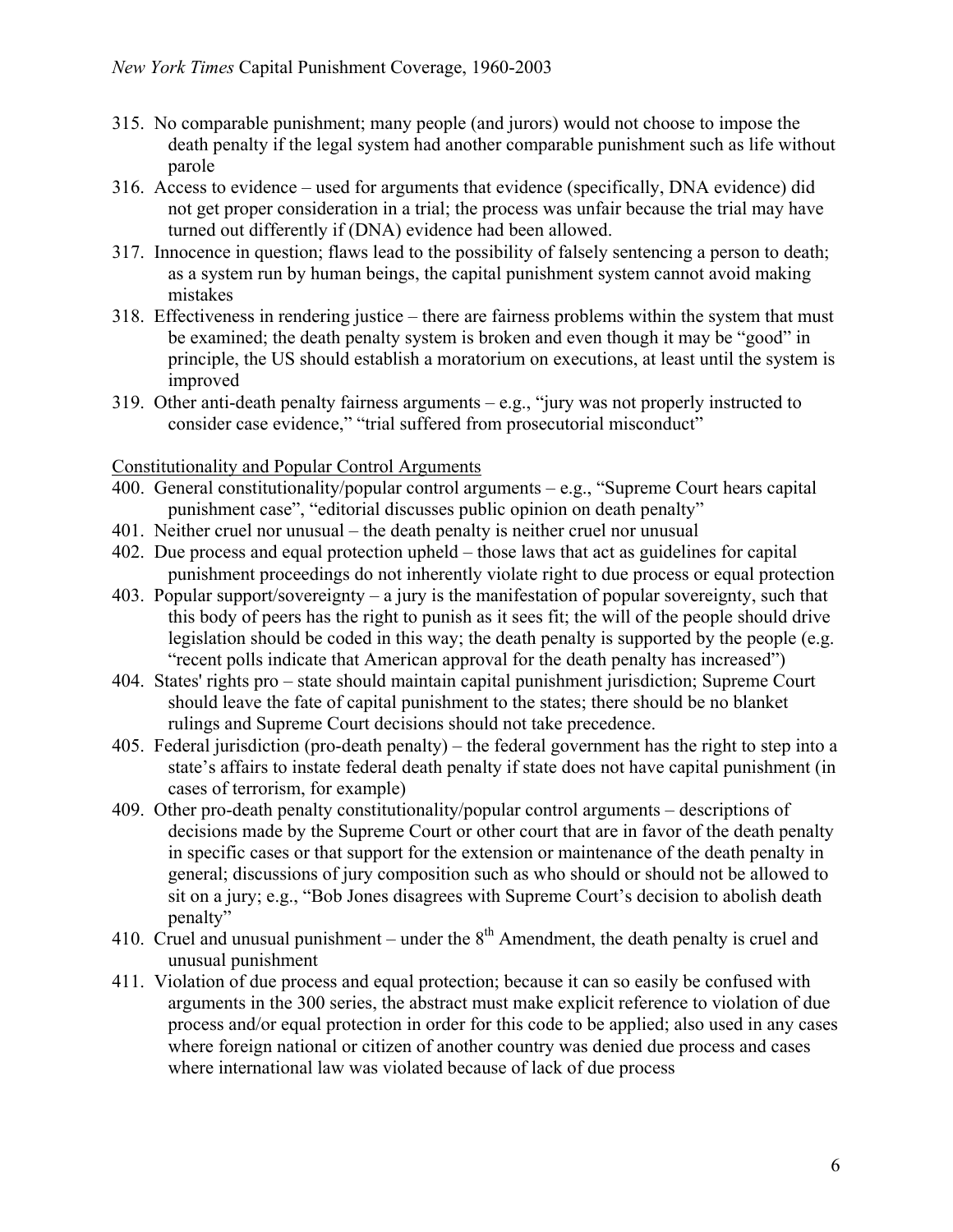- 412. Popular Support Declining popular support for the death penalty is declining or is lower than typically thought
- 413. State's rights anti/ States have the right not to use capital punishment e.g., "governor argues that the Supreme Court should not be able to override State Supreme Court decisions against the death penalty"
- 414. Federal jurisdiction (anti-death penalty) it is Constitutional for the federal government to step into state capital punishment decisions where necessary to disallow for or narrow the use of the death penalty
- 419. Other anti-death penalty constitutionality/popular control arguments death penalty violates defendants' constitutional rights; e.g., "defendants feel coerced to plead guilty to avoid the death sentence", "individuals who believe in blanket sentencing regulations should not be allowed to sit on juries", "district court upholds death sentence"

#### Cost Arguments

- 500. General cost arguments questions or issues regarding the cost of capital punishment
- 501. High costs worth it the high costs of implementing the death penalty serve as evidence of giving the best trials and most safeguards
- 502. Cost of life imprisonment it costs too much to imprison a person for life, and thus the death penalty should be used instead
- 509. Other pro-death penalty cost arguments e.g. "capital punishment system is cost effective"
- 510. High costs not worth it it costs too much to put someone to death, e.g. "legal proceedings" can bankrupt a small town"
- 512. Cost of life imprisonment it is less expensive to incarcerate a person for life than to attempt to use the death penalty.
- 519. Other anti-death penalty cost arguments  $-$  e.g. "the death penalty is too expensive"

### Mode of Execution Arguments

- 600. General mode of Execution arguments e.g., "state resumes use of electric chair"
- 601. Particular mode of execution just there is nothing wrong with a certain mode of execution; the mode of execution does not violate the  $8<sup>th</sup>$  Amendment prohibiting cruel and unusual punishment
- 609. Other pro-death penalty mode of execution arguments e.g., "lethal injection is no more painful than a flu shot"
- 610. Particular mode of execution called into question e.g., "the electric chair is inhumane"
- 619. Other anti-death penalty mode of execution arguments e.g. "lethal injection is too kind, murderers should suffer painful and torturous death"

### International Arguments

- 700. General international arguments e.g., "death penalty editorial raises international issues"
- 709. Arguments from abroad that are pro-death penalty e.g., "foreign minister applauds U.S. pledge to seek the death penalty in drug trafficking case"
- 710. Heat from abroad e.g., "French prime minister urges U.S. to abolish death penalty"
- 711. Complications with extradition due to death penalty "Canadian officials refuse to return defendant to U.S. to face trial if possibility of death sentence exists"
- 712. Foreign nationals should not be executed here foreign citizens should not be executed by nature of the fact that they shouldn't be subject to the US laws